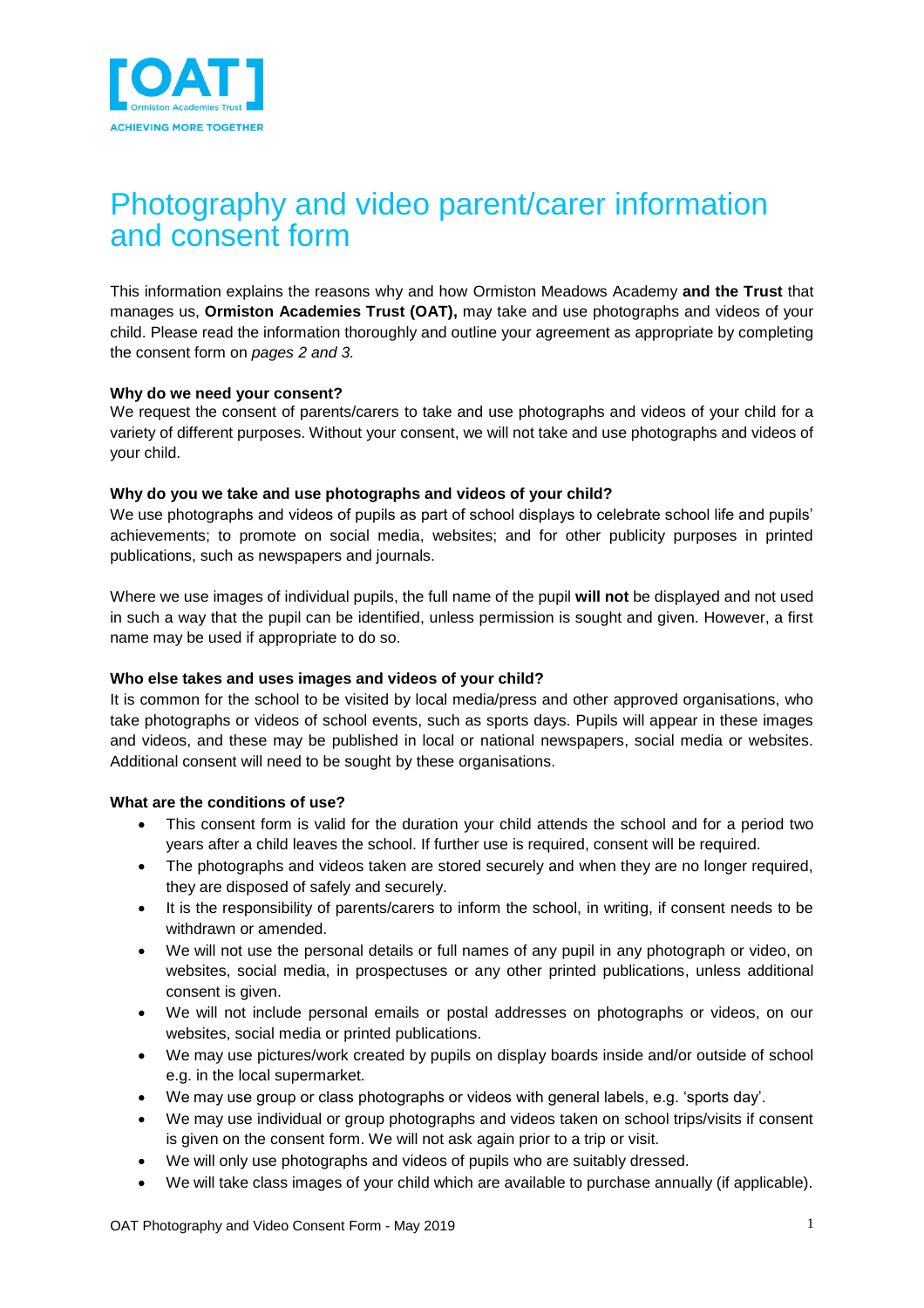

**Photography and videos parental/carer consent form to be** completed when child joins school. Please read the consent form thoroughly and complete - stating what photography and videos you consent to us taking and publishing of your child.

Please tick either **'Yes'** or **'No'** for each criterion below:

| I provide consent to:                                                                                                                                                                        | <b>Yes</b> | <b>No</b> |
|----------------------------------------------------------------------------------------------------------------------------------------------------------------------------------------------|------------|-----------|
| Taking and using photographs and videos of my child on any managed and<br>maintained school and/or OAT websites.                                                                             |            |           |
| Taking and using photographs and videos of my child on social media,<br>including, but not limited to, Facebook, Twitter, Instagram, LinkedIn.                                               |            |           |
| Taking and using photographs and videos on <i>internal</i> displays such as<br>posters, screens, noticeboards or otherwise, that can only be seen by<br>approved visitors, staff and pupils. |            |           |
| Taking and using photographs and videos on <i>external</i> displays such as<br>posters, screens, noticeboards or otherwise, that can be seen by members<br>of the public.                    |            |           |
| Taking and using photographs and videos of my child for promotional<br>materials, such as prospectus, brochures, fliers or other materials.                                                  |            |           |
| Taking and using photographs and videos of my child for use in local,<br>regional and national media. This may include newspapers, TV, any<br>respective websites and social media.          |            |           |
| Sharing my child's data with a school-appointed external photography<br>company for official school photography. This includes the following:<br>Name<br>Class<br>Roll number                |            |           |

## **Refreshing your consent**

This form is valid for the duration of time your child is at the school and for a period of two years after they leave. It will only be refreshed where any changes to circumstances occur – this can include, but is not limited to, the following:

- New requirements for consent, e.g. an additional social media account will be used to share pupil photographs and videos.
- Changes to a pupil's circumstances, e.g. safeguarding requirements mean a pupil's photograph cannot be used.
- Changes to parental consent, e.g. amending the provisions for which consent has been provided.

Where you would like to amend the provisions for which consent has been provided, you must submit your request in writing to the **principal via the school office.** A new form will be supplied to you to amend your consent accordingly and provide a date and signature.

#### **Withdrawing your consent**